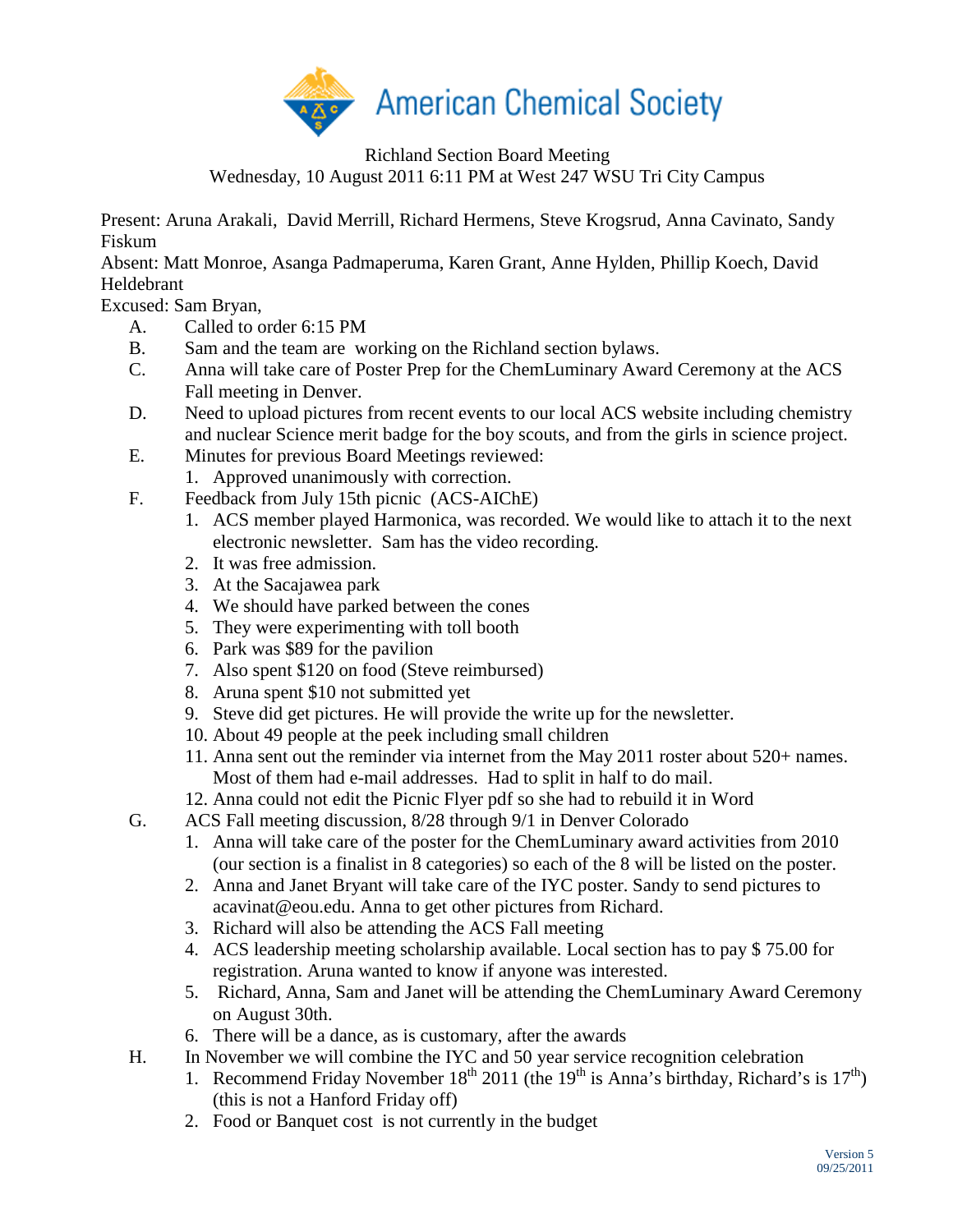

Richland Section Board Meeting Wednesday, 10 August 2011 6:11 PM at West 247 WSU Tri City Campus

- 3. Combined event will provide ACS exposure to the students
- 4. Shilo Inn is less expensive (buffet) than Red Lion. Aruna to check.
- 5. Karen and her students will display the Nobel Laureates quilt during this IYC event.
- I. Two other IYC events, in LaGrande and Ontario Oregon.
	- 1. Saturday November 12th: IYC education grant of \$750 to provide a Saturday Science project in a charter school in Ontario, around the 4 themes of the IYC (environment, health, materials, and energy).
	- 2. Anna received \$500 from the Division of Analytical Chemistry for Water Quality Exploration project. This money will provide monitoring kits to5 teachers for conducting simple water monitoring activities. The teachers will be encouraged to post their results on IYC website. This is an on going activity starting this fall and continuing into next year.
	- 3. Janet Bryant and Anna submitted a Women Chemists Committee (WCC) IYC events poster (WCC) for the Fall Denver National meeting.
- J. Career Fair in the Fall with a Picnic for College and HS Senior students.
	- 1. Aruna will contact at least 15 contractors and their reps to share info on job opportunities and careers
	- 2. CBC or WSU Tri-Cities on a Saturday morning to make it convenient for students
		- i. CBC space = RJLee Group central atrium
		- ii. WSU space = Building West Atrium
		- iii. How many tables can be set up (at least 20). Anna to check with Karen. Aruna to provide contact name for Radiation Technology program.
	- 3. October time frame so Saturday October 15, 9AM to noon (Anna to check with Karen and radiation technology person, and decide on location) because 22nd is Anna's science event in LaGrande.
	- 4. See how many professional scientists would be willing to come.
	- 5. Aruna to send out requests to contractors after Anna finalizes the location
	- 6. Steve will look into publicity.
	- 7. Finalize the planning by the end of August.
	- 8. Send announcement to Heritage College, Hanford High School and every school in between.
- K. Bylaws update in Progress. See item O
- L. Anna submitted a proposal requesting the ACS Richland Section to sponsor "Water Quality Explorations" which we approved via e-mail prior to this meeting. We can provide \$200 for our portion of the matching funds. Anna has not requested funds yet.
- M. Karen requested \$1063.25 from budget line item 12b for the 2 year colleges for the travel to the NORM meeting June  $26<sup>th</sup>$  through June  $29<sup>th</sup>$ . She did take at least 3 students and she did attend. We do not know whether she has been reimbursed
- N. Karen did have a poster at NORM.
- O. Committee to revise the local section bylaws was formed and progress is being made
	- 1. Richard Hermens
	- 2. David Hildebrant after he returns
	- 3. Jann Frye